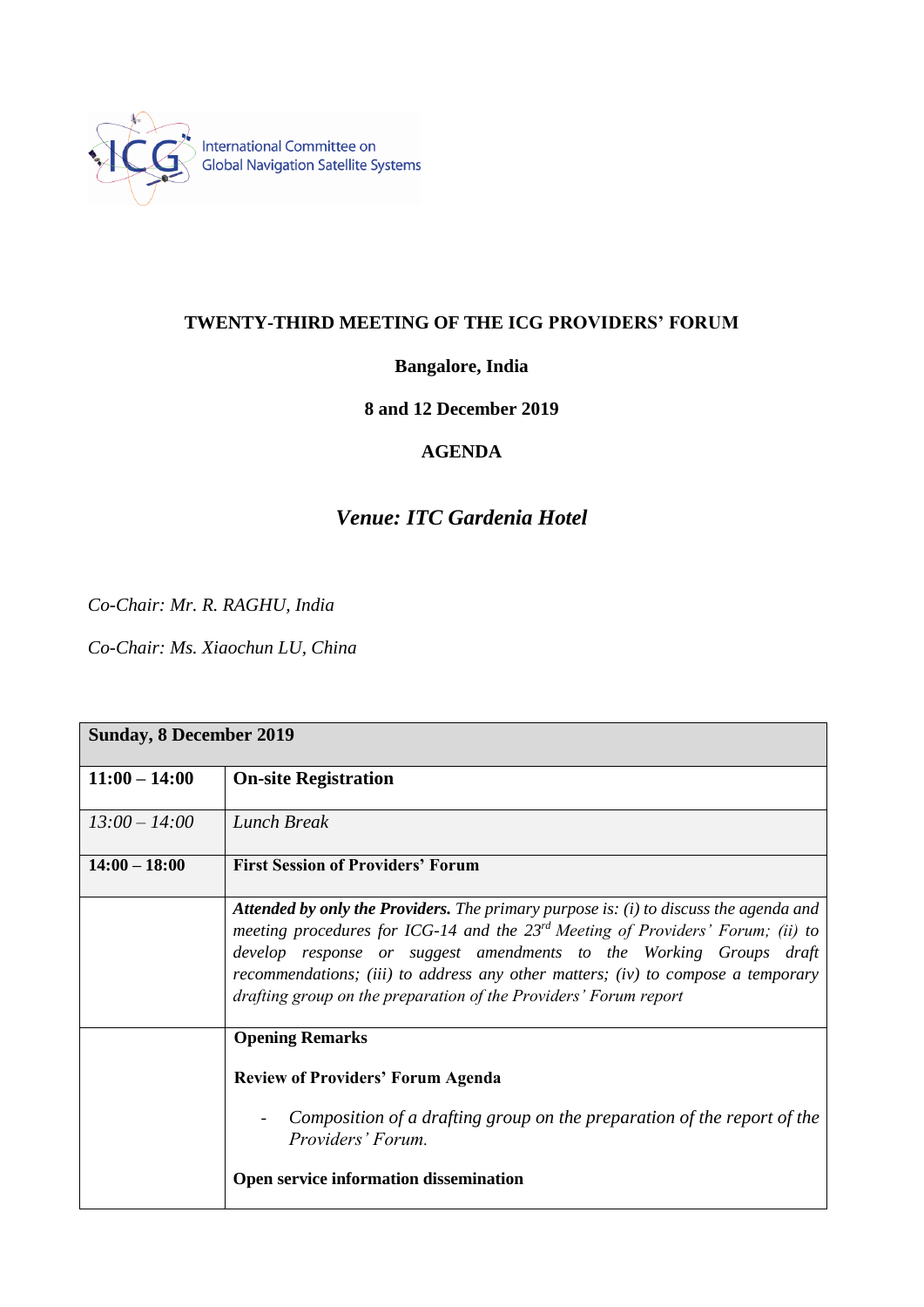|                            | iGMAS Update and Preliminary Assessment of GNSS Performance,                                                                                                                                                                                                                                              |
|----------------------------|-----------------------------------------------------------------------------------------------------------------------------------------------------------------------------------------------------------------------------------------------------------------------------------------------------------|
|                            | Shuli SONG, Shanghai Astronomical Observatory, CAS, China                                                                                                                                                                                                                                                 |
|                            | The Construction of China's satellite Navigation Legal System, Junlin<br>YANG, Beihang University, China                                                                                                                                                                                                  |
|                            | <b>Service performance monitoring</b>                                                                                                                                                                                                                                                                     |
|                            | Spectrum protection: interference detection and mitigation                                                                                                                                                                                                                                                |
|                            | Multi-GNSS demonstration project in the Asia/Oceania region                                                                                                                                                                                                                                               |
|                            | MGA Activities Report, Satoshi KOGURE, MGA Co-Chair, Japan                                                                                                                                                                                                                                                |
|                            | <b>ICG Information Centres: Regional Centres for Space Science and Technology</b><br><b>Education (affiliated to the United Nations)</b>                                                                                                                                                                  |
|                            | Summary of the activities in 2019 and 2020, Sharafat Gadimova, Office for<br><b>Outer Space Affairs</b>                                                                                                                                                                                                   |
|                            | <b>Comments on the Agenda of the ICG-14 Meeting</b>                                                                                                                                                                                                                                                       |
|                            | <b>Other Matters:</b>                                                                                                                                                                                                                                                                                     |
|                            | The Providers' Forum Terms of Reference: The criteria for Membership<br>$\overline{\phantom{a}}$<br>into the Providers' Forum;                                                                                                                                                                            |
|                            | Request for a member of the ICG of New Zealand;                                                                                                                                                                                                                                                           |
| $16:00 - 16:20$            | Coffee/Tea Break                                                                                                                                                                                                                                                                                          |
| $16:20 - 17:20$            | Meeting with the Working Groups Co-Chairs and Working Groups reports                                                                                                                                                                                                                                      |
|                            | Attended by only the Providers and the co-chairs of the Working Group. The primary<br>purpose is: (i) to identify issues for discussion in the working groups; and (ii) to<br>consider their reports on the status of the implementation of the agreed<br>recommendations from the previous ICG meetings. |
| $17:20 - 18:00$            | <b>Providers' Forum Meeting</b> (to be continued as needed)                                                                                                                                                                                                                                               |
| 18:00                      | <b>Adjourn</b>                                                                                                                                                                                                                                                                                            |
| Thursday, 12 December 2019 |                                                                                                                                                                                                                                                                                                           |
| $16:00 - 18:00$            | <b>Second Session of Providers' Forum</b>                                                                                                                                                                                                                                                                 |
|                            | Attended by only the Providers and the co-chairs of the Working Group (as<br>needed). The primary purpose is: $(i)$ to discuss any draft recommendations to the ICG<br>from the working groups; (ii) to develop response or suggest amendments to the draft<br>recommendations if needed.                 |
| 16:00                      | Presentation by an invited observer                                                                                                                                                                                                                                                                       |